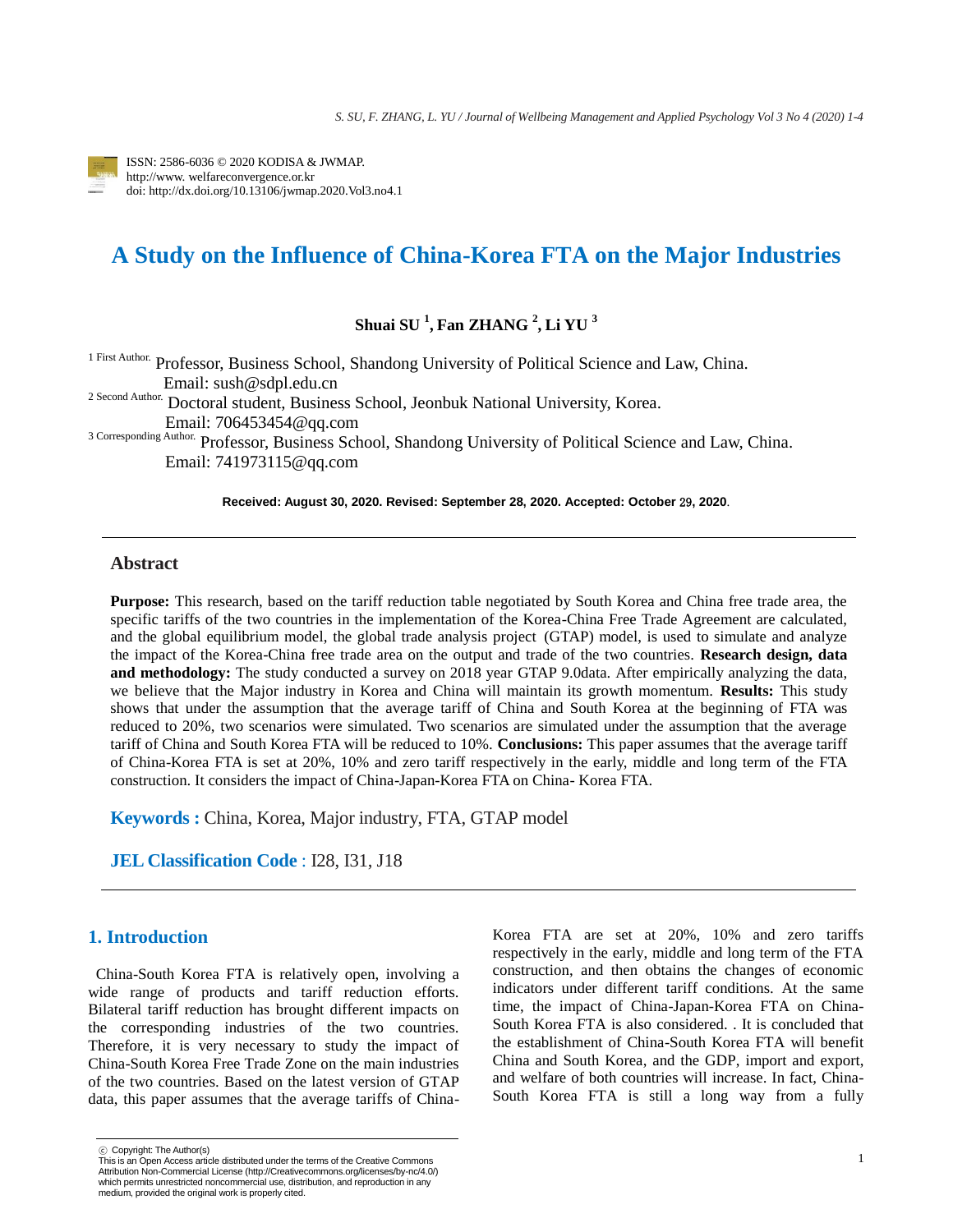liberalized regional trade agreement, and the two countries still have a certain degree of protection for their sensitive products. In view of the increasingly close economic and trade relations between China and South Korea and the impact of the China-Japan-South Korea FTA, it is suggested that the governments of China and South Korea should further strengthen cooperation to promote the further upgrading of the China-South Korea FTA.

South Korea and China, as the world's important economies and friendly neighbors, have developed rapidly in bilateral trade. In 2013, South Korea and China completed bilateral trade by 274 billion 200 million US dollars, 53 times more than the establishment of diplomatic relations in 1992, and an annual growth rate of 22.47%. Meanwhile, in the wave of globalization and regional economic integration, the two countries accelerated the pace of building bilateral free trade zones. In June 1, 2015, the leaders of South Korea and China formally signed the free trade agreement between the People's Republic of China government and the Republic of Korea government in Seoul, South Korea. It is worth mentioning that the Korea-China FTA is the most widely covered trade area in China and the largest trade area involving other countries.

The Korea-China FTA has a high degree of openness, involving many kinds of products and large tariff reductions. In the Korea-China FTA, the two countries have achieved an open level of over 90% of product tax and 85% of trade volume. Among them, the products of South Korea and China 79% and 71%, trade volume 77% and 66% have gradually abolished tariffs in 10 years, the products of 92% and 91% of the two countries, trade volume 91% and 85% gradually Abolished tariffs in 20 years.

### **2. Literature Review**

There is a certain gap between South Korea and China in terms of economic development level, and the economic complementarily is strong, basically based on the traditional comparative advantage. China's agricultural products and labor-intensive industrial products have comparative advantages for Korea. Korean capital and technology intensive industrial products have comparative advantages for China. Bilateral tariff cuts will inevitably have different impacts on domestic industries. In general, industries with comparative advantages will benefit, output trade will increase, and those in relatively inferior industries will be damaged. But at the same time, the tariff reduction arrangements and economic structure of the two countries will also affect the benefit of the industry, such as South Korea's more sensitive protection of its more sensitive animal and its products sector, and the high degree of tariff reduction in China's industry. The competition of internal resources will make the benefits of both industries more complicated. Therefore, it is necessary to study the impact of the establishment of the Korea-China Free Trade Zone on the related industries of the two countries, and to find out the benefits and damaged industries of the two countries. It is of reference significance for the government to take advantage of the benefit and avoid harm and formulate policy guidance industry adjustment.

From the practical point of view, based on the tariff reduction table negotiated by South Korea and China free trade area, the specific tariffs of the two countries in the implementation of the Korea-China Free Trade Agreement are calculated, and the global equilibrium model, the global trade analysis project (GTAP) model, is used to simulate and analyze the impact of the Korea-China free trade area on the output and trade of the two countries.

Most of the existing literatures use the Global Trade Analysis Project (GTAP) model to evaluate the impact of free trade agreements. Most of them believe that trade liberalization will bring positive economic effects to the members of the region, while foreign countries (regions) will suffer adverse economic shocks.

Hertel and Keeney (2007) developed a poverty model for the GTAP Model documented in: Why Isn't the Doha Development Agenda More Poverty Friendly?

Hertel et al. (2011) GTAP Working Paper of A Framework for Assessing the National Poverty Impacts of Global Economic and Environmental Policies.

Zhou et al. (2016) Based on the tax reduction arrangements between China and South Korea, using the GTAP model to analyze the impact of the establishment of China-South Korea FTA on the economies of the two countries, think that China-South Korea FTA has a positive impact on the macro-economy of the two countries, so that the two countries' GDP, import and export, welfare levels are increased, the impact on Korean industries is greater than China.

Hou (2016) uses the GTAP model to analyze the impact of China South Korea FTA on Japan's economy. Through the analysis, it is found that after the entry into force of China South Korea FTA, the products of China and South Korea can enjoy more preferential tariff treatment in the other side's market, which will make Japan suffer more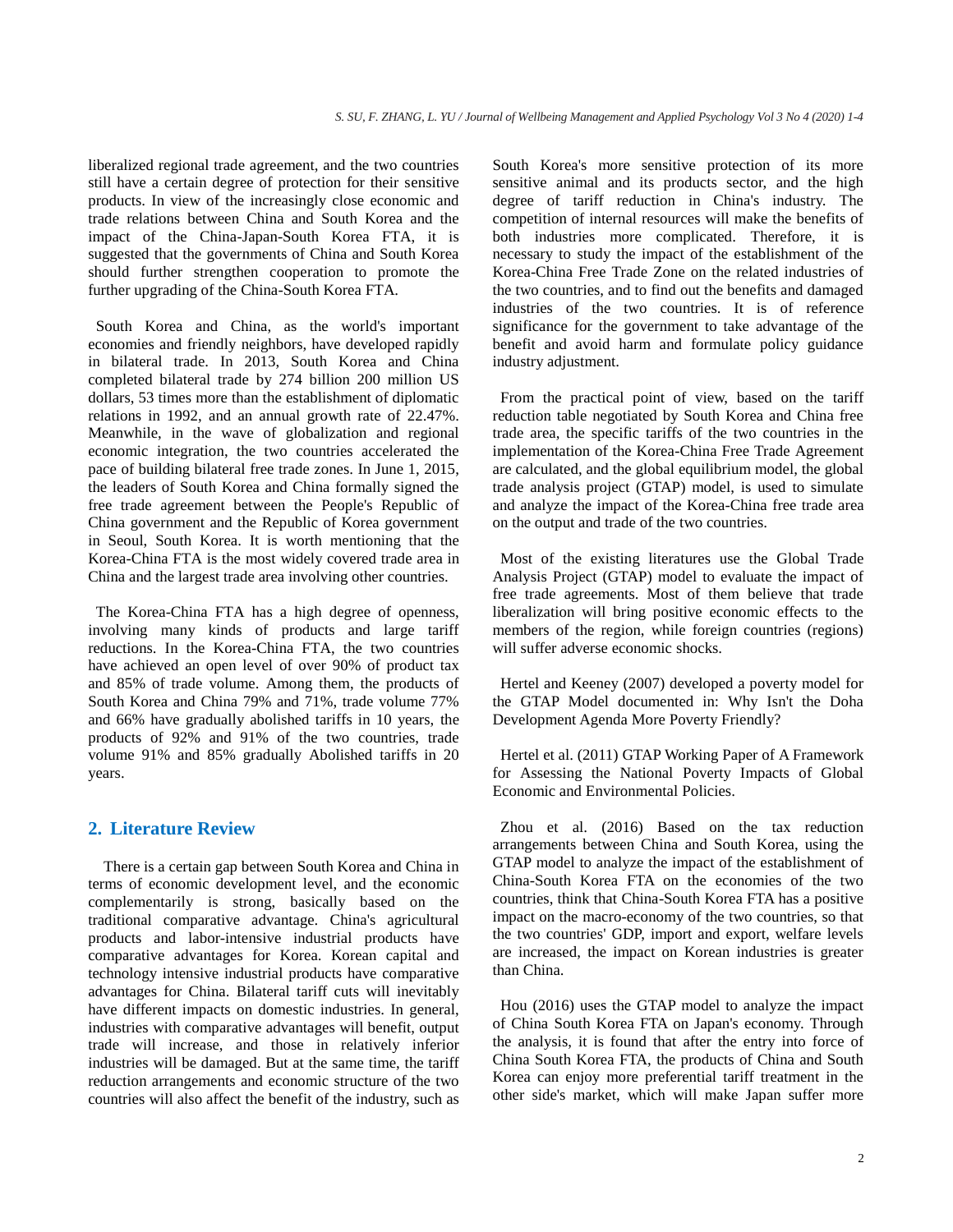serious trade transfer impact. From the macroeconomic perspective, Japan's GDP, imports, exports, terms of trade and welfare levels have declined.

## **3. Research Methods and Materials**

The Global Trade Analysis Project (GTAP) was developed by Purdue University in the United States, mainly based on the CGE model. The model can be described in detail by Hertel (1997). Hertel founded the Global Trade Analysis Project (GTAP) in 1992 and he currently serves as the project's Executive Director. GTAP encompasses more than 18,000 individuals in 175+ countries undertaking economy-wide analysis of trade and environmental issues. GTAP maintains a global economic data base designed to facilitate quantitative economic modeling and it offers short courses and organizes the Annual Conference on Global Economic Analysis. The GTAP Model can be used to determine how changes in policy, technology, population and factor endowments can affect the path of economies over time. Users are able to alter various aspects of an experiment including the closures, shocks and base line scenario. In addition to obtaining the resulting percentage changes in bilateral trade, sectoral and regional output, and private household and government consumption that you are familiar with for the GTAP Model, it also includes changes in foreign and domestic wealth and growth rates in capital. A number of applications have been undertaken using the GTAP Model relating to the East Asian crisis, China's growth, China's accession to the WTO .

At present, scholars in the use of GTAP model to assess the economic effects of free trade zones, generally using hypothesis assessment and practical assessment of two methods. At present, although China and South Korea have formally signed a free trade agreement, but the tariffs of the two countries have not yet been completely reduced to zero tariffs, and there is no specific agreement on tariff relief for services. Therefore, this paper still uses the hypothesis assessment method, using the latest GTAP 9.0 database, will database 147 countries and regions. The region is divided into six groups, and 57 industries are divided into three major industries: agriculture and food processing industry, mining and manufacturing industry, and service industry.

# **4. Results and Discussions**

In this paper, the GTAP model is set without considering technical barriers and other non-tariff barriers. Run GTAP 3.69 simulation software is used, with 'import tariff (TMS)' as the only variable to shock value, and the hypothetical reduction amplitude of the initial, medium and long-term between China and South Korea as shock value. The impact of macroeconomic and major industries is assessed.

First, assuming that the average tariff level of China and South Korea was reduced to 20% at the early stage of FTA establishment.

Second, the establishment of a medium-term assumption that China and South Korea FTA average tariff level dropped to 10%.

Third. After the establishment of China-South Korea FTA, the tariff of trade products between the two countries was reduced to 0 (China and South Korea realized complete trade liberalization).

At the same time, considering that China-Japan-South Korea FTA is under negotiation, China-South Korea FTA is facing the influence of trade transfer effect of China-Japan-South Korea FTA. We cannot ignore the impact of the implementation of China-Japan-South Korea FTA on China-South Korea FTA. Therefore, under the above assumptions, the following two scenarios are set.

Situation1: China and Korea free trade area has been reached, and China-Japan-South Korea FTA has not been reached.

Situation2: China-South Korea FTA has Reached and the China-Japan-South Korea FTA has been reached.

#### **5. Conclusions**

This study shows that under the assumption that the av erage tariff of China and South Korea at the beginning of FTA was reduced to 20%, two scenarios were simula ted. Two scenarios are simulated under the assumption t hat the average tariff of China and South Korea FTA wi ll be reduced to 10%. Complete trade liberalization betw een China and South Korea.

Based on the latest version of GTAP data, this paper a ssumes that the average tariff of China-South Korea FT A is set at 20%, 10% and zero tariff respectively in the early, middle and long term of the FTA construction. It also considers the impact of China-Japan-Korea FTA o n China-South Korea FTA. It is concluded that the estab lishment of China-South Korea FTA will benefit China and South Korea, and the GDP, import and export, and welfare of both countries will increase. In fact, China-S